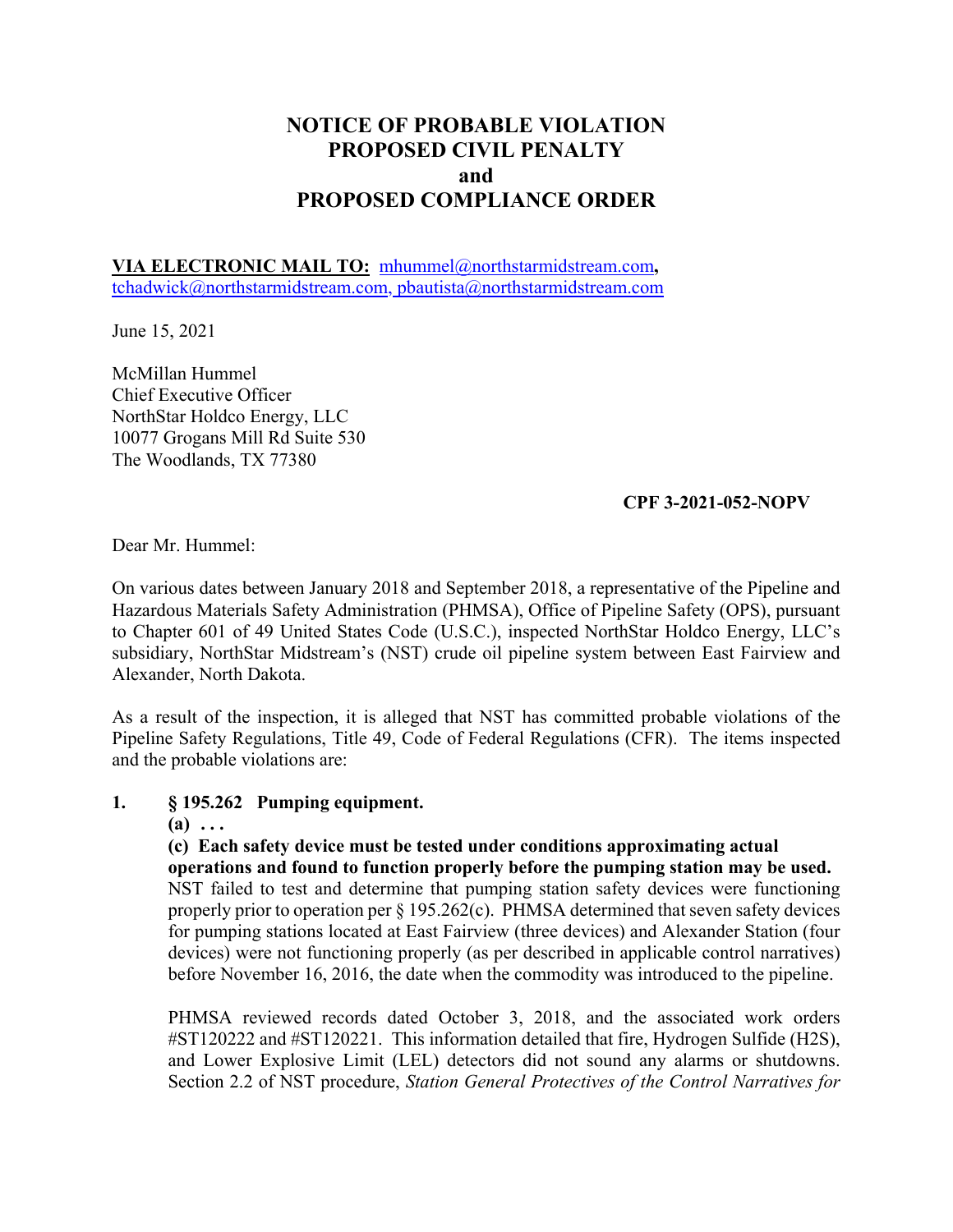*East Fairview and Alexander Station*, stated, "these devices would have resulted in a pump shut down."

NST's correspondence to PHMSA on October 16, 2018, identified that the condition had not been corrected at the local facility or at the Remote Operations Center.

#### **2. § 195.406 Maximum operating pressure.**

**(a) Except for surge pressures and other variations from normal operations, no operator may operate a pipeline at a pressure that exceeds any of the following:** 

 $(1) \ldots$ 

**(3) Eighty percent of the test pressure for any part of the pipeline which has been pressure tested under subpart E of this part.** 

NST failed to follow maximum operating pressure guidelines per  $\S$  195.406(a)(3) by operating segments of its pipeline at a pressure that exceeded 80% of the test pressure (pressure tested under subpart E of Part 195) during normal operations. PHMSA inspectors reviewed actual discharge maximums by month for the East Fairview location and found that in calendar years 2017 and 2018, the pressure exceeded 80% of the hydrostatic test pressure for the following locations:

| East Fairview Regulated Low Pressure |                |             |           |           |  |
|--------------------------------------|----------------|-------------|-----------|-----------|--|
| <b>Location at Northstar</b>         | Month/Year     | Hydrostatic | $80\%$ of | Actual    |  |
| Express Pipeline.                    | Pressure<br>of | <b>Test</b> | Test      | Discharge |  |
| <b>Stations. Fairview</b>            | Exceedance     | Pressure    | Pressure  | Pressure  |  |
| Pipeline. Station                    |                | (psi)       |           | (psi)     |  |
| Analog Points.                       |                |             |           |           |  |
|                                      |                |             |           |           |  |
| PIT-126                              | Apr/2017       | 370         | 296       | 300.0721  |  |
| PIT-126                              | Aug/2017       | 370         | 296       | 307.4821  |  |
| PIT-126                              | Jan/2018       | 370         | 296       | 317.0023  |  |
| PIT-126                              | Feb/2018       | 370         | 296       | 300.2194  |  |
| PIT-030                              | Jan/2018       | 370         | 296       | 308.0219  |  |

NST provided no records to substantiate that these events occurred due to surges or other variations from normal operations.

## **3. § 195.406 Maximum operating pressure.**

 $(a) \ldots$ 

**(b) No operator may permit the pressure in a pipeline during surges or other variations from normal operations to exceed 110 percent of the operating pressure limit established under paragraph (a) of this section. Each operator must provide adequate controls and protective equipment to control the pressure within this limit.** 

NST failed to provide adequate controls and protective equipment to limit pressures during surges or other variations from normal operations. Specifically, NST failed to limit the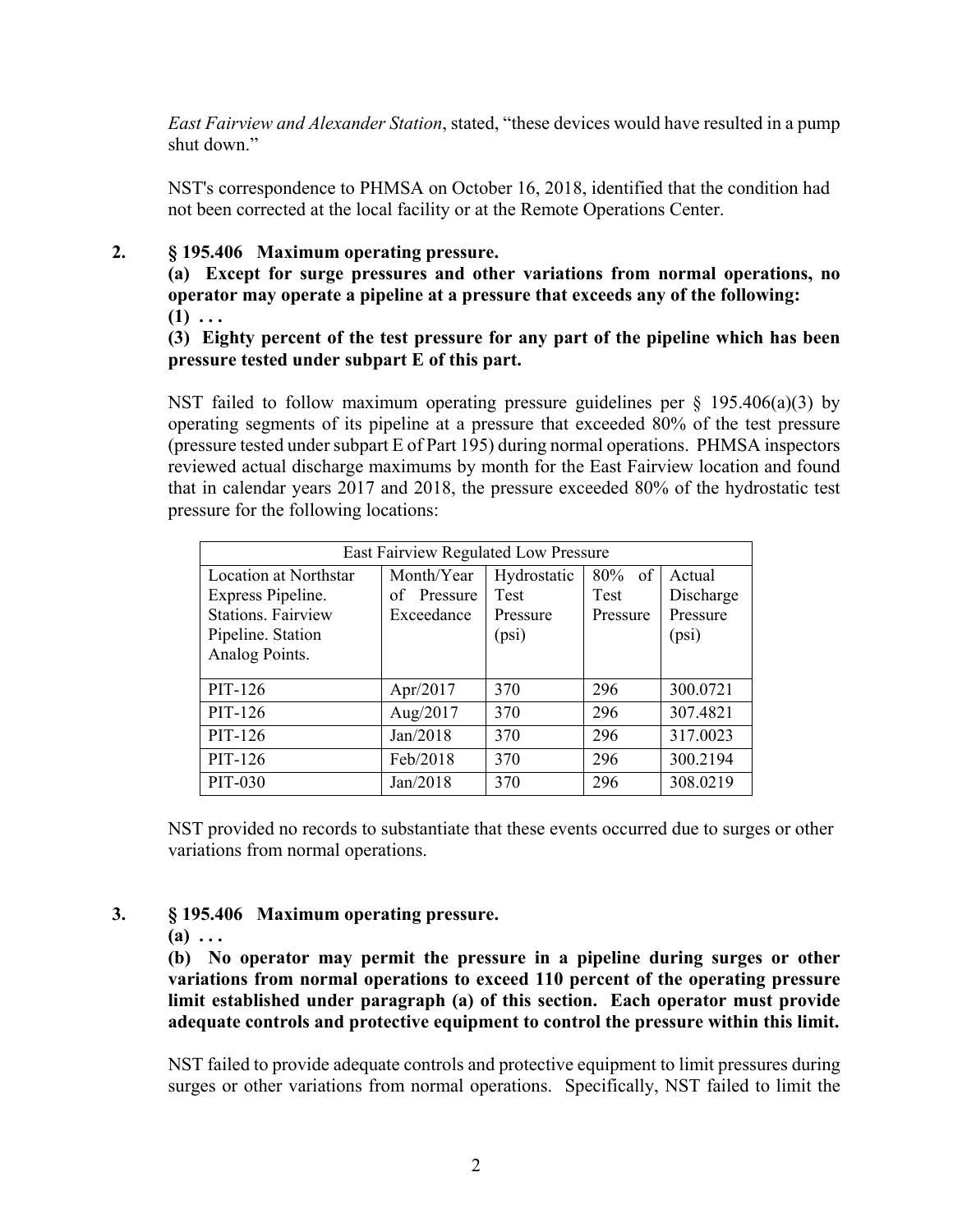operating pressure of the pipeline system from exceeding 110% of MOP established under § 195.406(a) at the following locations:

| East Fairview Regulated Low Pressure |                |                |            |           |
|--------------------------------------|----------------|----------------|------------|-----------|
| Location at                          | Month/Year     | <b>MOP</b>     | 110%       | Actual    |
| <b>Northstar</b>                     | Pressure<br>of |                | <b>MOP</b> | Discharge |
| <b>Express Pipeline.</b>             | Exceedance     |                |            | Pressure  |
| Stations.                            |                |                |            | (psi)     |
| Fairview                             |                |                |            |           |
| Pipeline. Station                    |                |                |            |           |
| <b>Analog Points.</b>                |                |                |            |           |
| <b>PIT-030</b>                       | Mar/2017       | 285 - ANSI 150 | 313.5      | 659.04    |
| <b>PIT-030</b>                       | Nov/2017       | 285 - ANSI 150 | 313.5      | 1112.031  |
| <b>PIT-030</b>                       | Dec/2017       | 285 - ANSI 150 | 313.5      | 394.6846  |
| <b>PIT-030</b>                       | Mar/2018       | 285 - ANSI 150 | 313.5      | 526.7396  |

| <b>Regulated High Pressure</b> |             |                     |            |           |
|--------------------------------|-------------|---------------------|------------|-----------|
| <b>Location</b> at             | Month/Year  | <b>MOP</b>          | 110%       | Actual    |
| <b>Northstar</b>               | of Pressure |                     | <b>MOP</b> | Discharge |
| <b>Express Pipeline.</b>       | Exceedance  |                     |            | Pressure  |
| Stations.                      |             |                     |            | (psi)     |
| Fairview                       |             |                     |            |           |
| Pipeline. Station              |             |                     |            |           |
| <b>Analog Points.</b>          |             |                     |            |           |
| <b>PIT-019</b>                 | Jun/2018    | 1480<br>ANSI        | 1628       | 2590.989  |
|                                |             | 600                 |            |           |
| <b>PIT-019</b>                 | Jul/2018    | <b>ANSI</b><br>1480 | 1628       | 2590.989  |
|                                |             | 600                 |            |           |
| <b>PIT-019</b>                 | Aug/2018    | 1480<br><b>ANSI</b> | 1628       | 2576.025  |
|                                |             | 600                 |            |           |
| <b>PIT-217</b>                 | Mar/2017    | 1480<br>ANSI        | 1628       | 2501.186  |
|                                |             | 600                 |            |           |

#### 4. § 195.420 Valve maintenance.

 $(a) \ldots$ 

#### (b) Each operator shall, at intervals not exceeding  $7\frac{1}{2}$  months, but at least twice each calendar year, inspect each mainline valve to determine that it is functioning properly.

NST failed to inspect each mainline valve to determine if it is functioning properly at intervals not exceeding  $7\frac{1}{2}$  months per § 195.420(b). NST provided Form 18.10 Valve Inspection Form dated April 19, 2018, for MOV's 001 East and West Yellowstone River, which indicated that both of these river valves were operated during the inspection on that date. PHMSA determined that both of these river valves are monitored through the SCADA system and requested SCADA data for this time frame to confirm that the valves were in fact operated as indicated on the Form 18.10 to determine they are functioning properly. The data showed that the West River Valve was operated, but the data showed no indication that the East River Valve was operated on this day. PHMSA requested East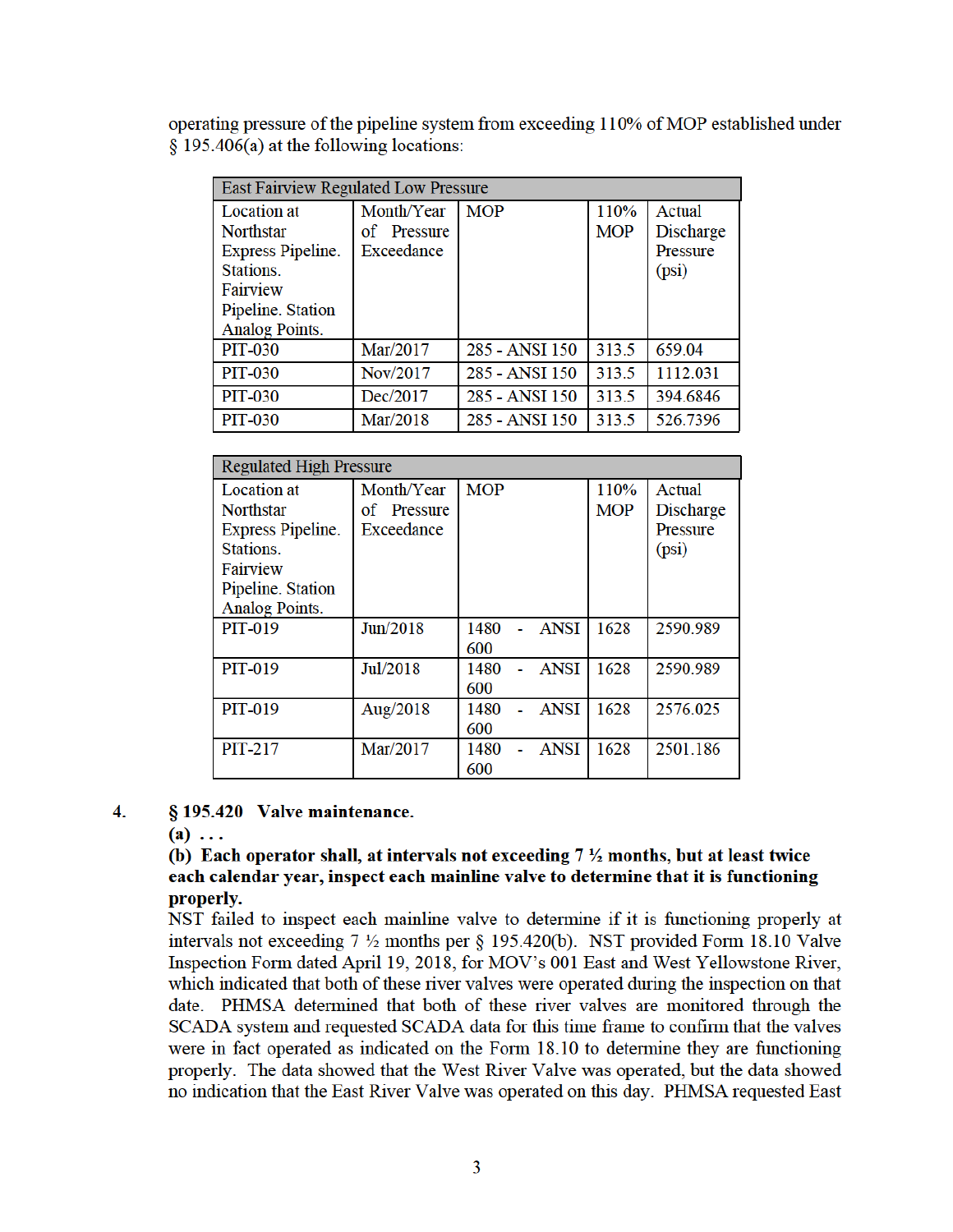River Valve SCADA data several times and has not received any information from NST confirming this valve's operation to determine it was functioning properly.

#### **5. § 195.428 Overpressure safety devices and overfill protection systems.**

**(a) Except as provided in paragraph (b) of this section, each operator shall, at intervals not exceeding 15 months, but at least once each calendar year, or in the case of pipelines used to carry highly volatile liquids, at intervals not to exceed 7 1∕2 months, but at least twice each calendar year, inspect and test each pressure limiting device, relief valve, pressure regulator, or other item of pressure control equipment to determine that it is functioning properly, is in good mechanical condition, and is adequate from the standpoint of capacity and reliability of operation for the service in which it is used.** 

NST failed to inspect and test a total of 21 overpressure protection devices at intervals not exceeding 15 months, but at least once each calendar year. Specifically, the devices that were not inspected in 2017 are:

| Device | Date of Device | Device Set |  |
|--------|----------------|------------|--|
| number | Inspection     | Date and   |  |
|        |                | initial    |  |
|        |                | inspection |  |
| 4728   | 4/23/2018      | 3/7/2016   |  |
| 4729   | 4/23/2018      | 3/4/2016   |  |
| 4730   | 4/23/2018      | 3/4/2016   |  |
| 4731   | 4/23/2018      | 3/18/2016  |  |
| 4732   | 4/23/2018      | 3/18/2016  |  |
| 4733   | 4/23/2018      | 8/15/2016  |  |
| 4734   | 4/23/2018      | 3/18/2016  |  |
| 4735   | 4/23/2018      | 3/18/2016  |  |
| 4736   | 4/23/2018      | 3/17/2016  |  |
| 4744   | 4/23/2018      | 3/17/2016  |  |
| 4745   | 4/23/2018      | 3/18/2016  |  |
| 4746   | 4/23/2018      | 3/17/2016  |  |
| 4747   | 4/23/2018      | 8/15/2016  |  |
| 4748   | 4/23/2018      | 3/17/2016  |  |
| 4749   | 4/23/2018      | 8/15/2016  |  |
| 4762   | 4/19/2018      | 3/18/2016  |  |
| 4763   | 4/19/2018      | 3/18/2016  |  |
| 4764   | 4/19/2018      | 3/18/2016  |  |
| 4765   | 4/19/2018      | 3/18/2016  |  |
| 4766   | 4/19/2018      | 3/17/2016  |  |
| 4767   | 4/19/2018      | 3/18/2016  |  |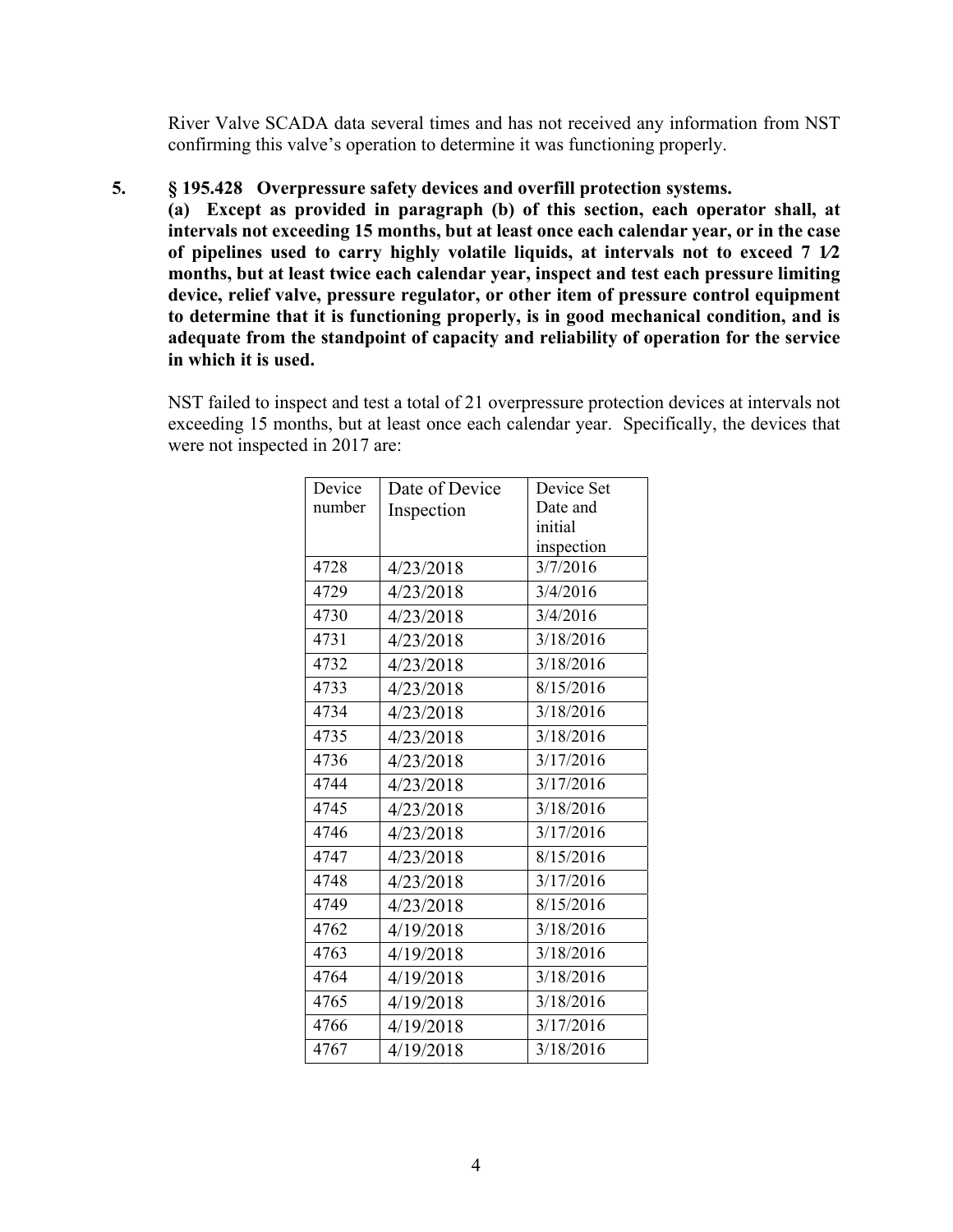Also, NST failed to inspect and test each pressure limiting device, relief valve, pressure regulator, or other item of pressure control equipment to determine that it functioned properly, is in good mechanical condition, is adequate from the standpoint of capacity and reliable for operation of the service for 29 devices. The table below depicts the device and the lack of sufficient documentation to determine the pressure at which 28 devices activated. In addition, one device is listed below that exceeded its pressure relieving set point when tested, but the record provided does not indicate that the device was inspected such that this was corrected during the inspection and proved to be reliable.

| Device | <b>Release Pressure</b>  | Record        | Location   |
|--------|--------------------------|---------------|------------|
| number | documented               | documentation |            |
|        | (Yes/No)                 |               |            |
| 4728   | No                       | Incomplete    | Alex       |
| 4729   | No                       | Incomplete    | Alex       |
| 4730   | N <sub>o</sub>           | Incomplete    | Alex       |
| 4731   | N <sub>o</sub>           | Incomplete    | <b>EFV</b> |
| 4732   | No                       | Incomplete    | <b>EFV</b> |
| 4733   | No                       | Incomplete    | <b>EFV</b> |
| 4734   | $\overline{No}$          | Incomplete    | <b>EFV</b> |
| 4735   | No                       | Incomplete    | <b>EFV</b> |
| 4736   | No                       | Incomplete    | <b>EFV</b> |
| 4737   | No                       | Incomplete    | AJ         |
|        | <b>Exceeded</b> pressure |               |            |
| 4738   | No                       | Incomplete    | AJ         |
| 4739   | Yes                      | Incomplete    | AJ         |
| 4740   | Yes                      | Incomplete    | AJ         |
| 4741   | Yes                      | Incomplete    | AJ         |
| 4742   | Yes                      | Incomplete    | AJ         |
| 4743   | Yes                      | Incomplete    | AJ         |
| 4744   | Yes                      | Incomplete    | <b>EFV</b> |
| 4745   | Yes                      | Incomplete    | <b>EFV</b> |
| 4746   | Yes                      | Incomplete    | <b>EFV</b> |
| 4748   | Yes                      | Incomplete    | <b>EVF</b> |
| 4749   | Yes                      | Incomplete    | <b>EFV</b> |
| 4758   | Yes                      | Incomplete    | Alex       |
| 4759   | Yes                      | Incomplete    | Alex       |
| 4762   | N <sub>o</sub>           | Incomplete    | <b>EFV</b> |
| 4763   | Yes                      | Incomplete    | <b>EFV</b> |
| 4764   | Yes                      | Incomplete    | <b>EFV</b> |
| 4765   | Yes                      | Incomplete    | <b>EFV</b> |
| 4766   | Yes                      | Incomplete    | <b>EFV</b> |
| 4767   | Yes                      | Incomplete    | <b>EFV</b> |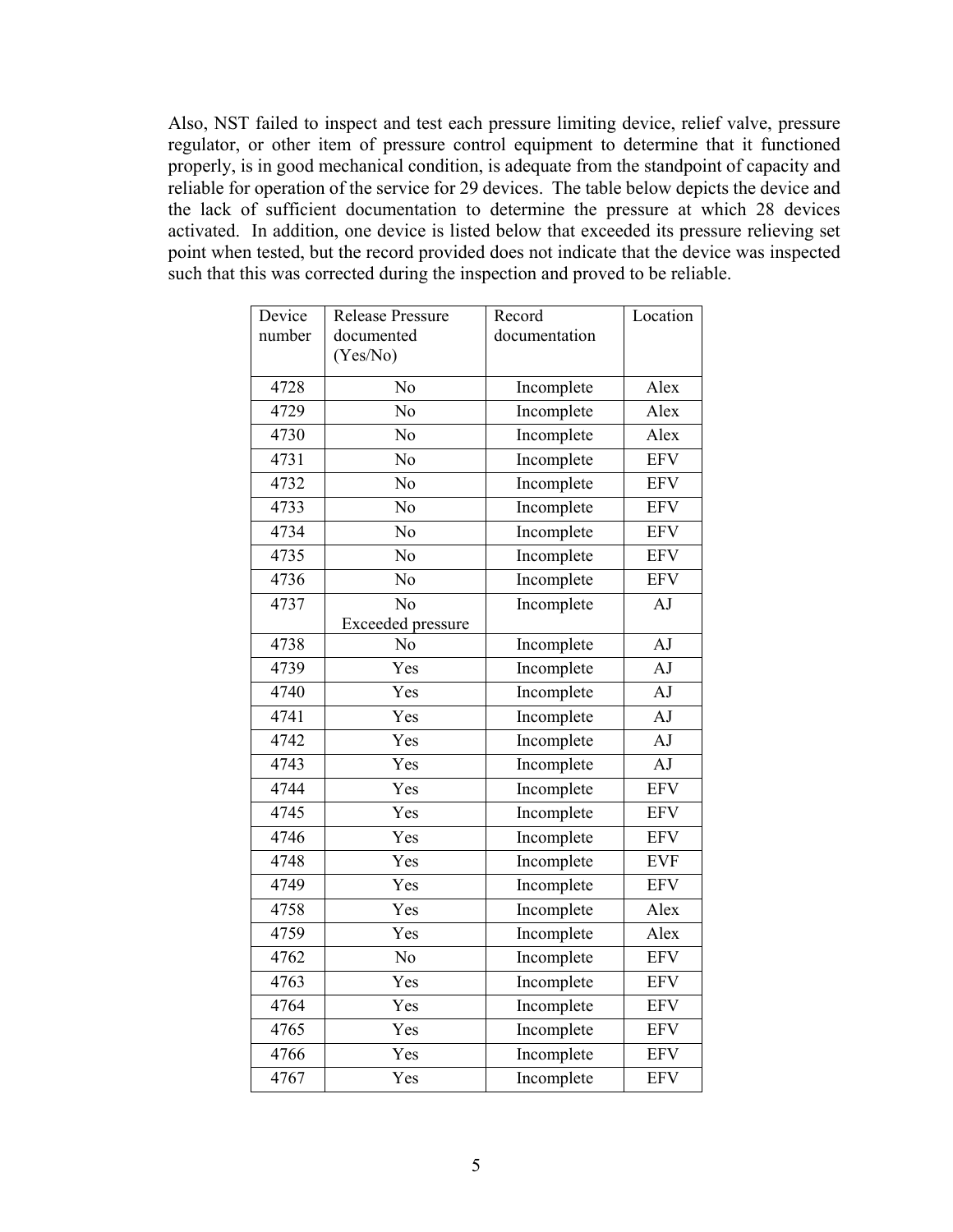- **6. § 195.446 Control room management.** 
	- $(a) \ldots$

**(c)** *Provide adequate information***. Each operator must provide its controllers with the information, tools, processes and procedures necessary for the controllers to carry out the roles and responsibilities the operator has defined by performing each of the following:** 

 $(1)$  ...

**(2) Conduct a point-to-point verification between SCADA displays and related field equipment when field equipment is added or moved and when other changes that affect pipeline safety are made to field equipment or SCADA displays;** 

NST failed to conduct point-to-point verification between SCADA displays and related field equipment when field equipment is added or moved and when other changes that affect pipeline safety are made to field equipment or SCADA displays. A total of three instances were identified.

PHMSA reviewed documents provided by the operator as it relates to point-to-point verification. The pipeline became operational in November 16, 2016, but the operator has not to date provided commissioning records or other records providing verification that point-to-point was conducted for point(s) that impact safety when the system was originally validated to the SCADA system. The point-to-point record dated January 31, 2018 did not include confirmation that each point that can impact safety was verified to the relevant SCADA displays. In addition, field values and SCADA values recorded have considerable variability without sufficient reconciliation in the records or comments including missing calibration ranges (for example a reading originally recorded as a pressure reading became a temperature "Northstar Express Pipeline.Stations.Alexander Junction.Station Analog Points.TIT-109" which would not have the same calibration ranges or display ranges). SCADA and field related values were present in the records provided without explanation or corrective actions identified. For example, 11-2-17 DIT-727 SCADA Value 1 - 47.20908, and Field Value 1 - 0.7928, where these two values should be equivalent unless explained as a conversion of some type but this was not referenced in the record.

## **7. § 195.446 Control room management.**

**(a) . . .** 

**(e) Alarm management. Each operator using a SCADA system must have a written alarm management plan to provide for effective controller response to alarms. An operator's plan must include provisions to:** 

 $(1) \ldots$ 

**(3) Verify the correct safety-related alarm set-point values and alarm descriptions when associated field instruments are calibrated or changed and at least once each calendar year, but at intervals not to exceed 15 months;** 

NST failed to provide records that demonstrate compliance with the requirements of  $\S$  $195.446(e)(3)$  for verification of correct safety-related alarm set point values and alarm descriptors when associated field instruments are calibrated or changed at least once each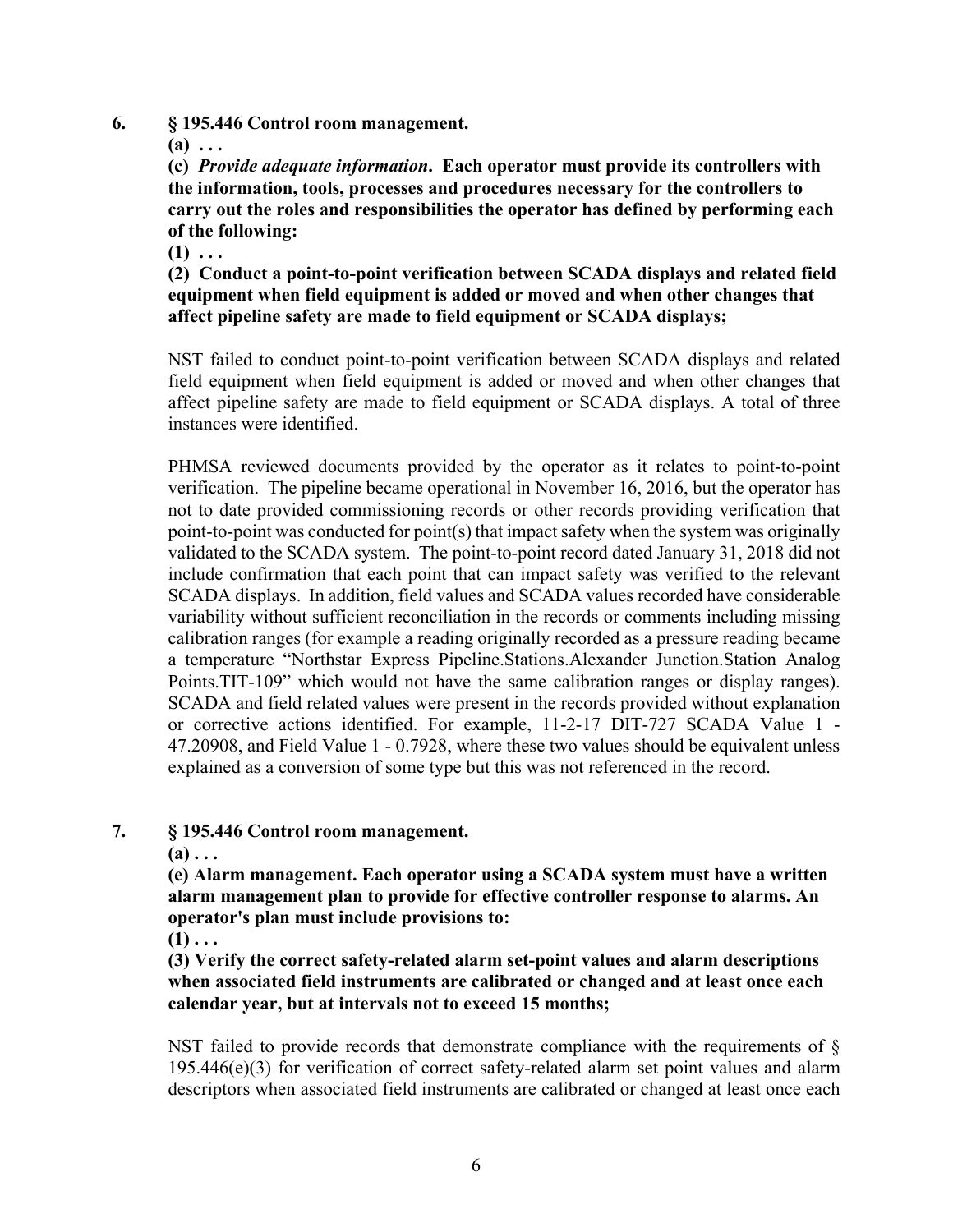calendar year, but at intervals not to exceed 15 months. A total of three instances were identified.

Form 11-12 only confirms that a review was performed once each calendar year, at intervals that did not exceed 15 months. However, records were not available to demonstrate the correct alarm set point values or correct alarm descriptors at the time of the review, nor were records available to demonstrate how the correct alarm set point values and alarm descriptors were confirmed, as required by  $\S$  195.446(e)(3). In addition, the operator failed to produce documentation that safety alarm set-point values and alarm descriptors were verified when field instruments were calibrated or changed.

## **8. § 195.452 Pipeline integrity management in high consequence areas.**

**(a) . . .** 

**(b)** *What program and practices must operators use to manage pipeline integrity?* **Each operator of a pipeline covered by this section must:** 

 $(1)$  ...

**(2) Include in the program an identification of each pipeline or pipeline segment in the first column of the following table not later than the date in the second column:** 

**Pipeline Date Category 1 December 31, 2001. Category 2 November 18, 2002. Category 3 Date the pipeline begins operation.** 

NST failed to identify each pipeline segment that could affect an HCA area prior to beginning pipeline operations.

The earliest information provided by NST that determined which pipeline segments could affect an HCA (referred by NST as indirect HCA's) was a report titled "Northstar Midstream Services Company LLC Liquid Pipeline HCA Analysis" that was dated June 29, 2018. According to NST's website, the commissioning of the pipeline was more than two years earlier on November 16, 2016. PHMSA identified during the inspection in September of 2018 that Alexander Junction pump station was in a could-affect HCA. NST's report did not include Alexander Junction pump station as being in a could-affect HCA location.

The earliest information provided by NST that determined which pipeline segments could affect an HCA (referred by NST as indirect HCA's) was a report titled "Northstar Midstream Services Company LLC Liquid Pipeline HCA Analysis" that was dated June 29, 2018. According to NST's website, the commissioning of the pipeline was more than two years earlier on November 16, 2016. PHMSA identified during the inspection in September of 2018 that Alexander Junction pump station was in a could-affect HCA. NST's report did not include Alexander Junction pump station as being in a could-affect HCA location.

## **9. § 195.452 Pipeline integrity management in high consequence areas.**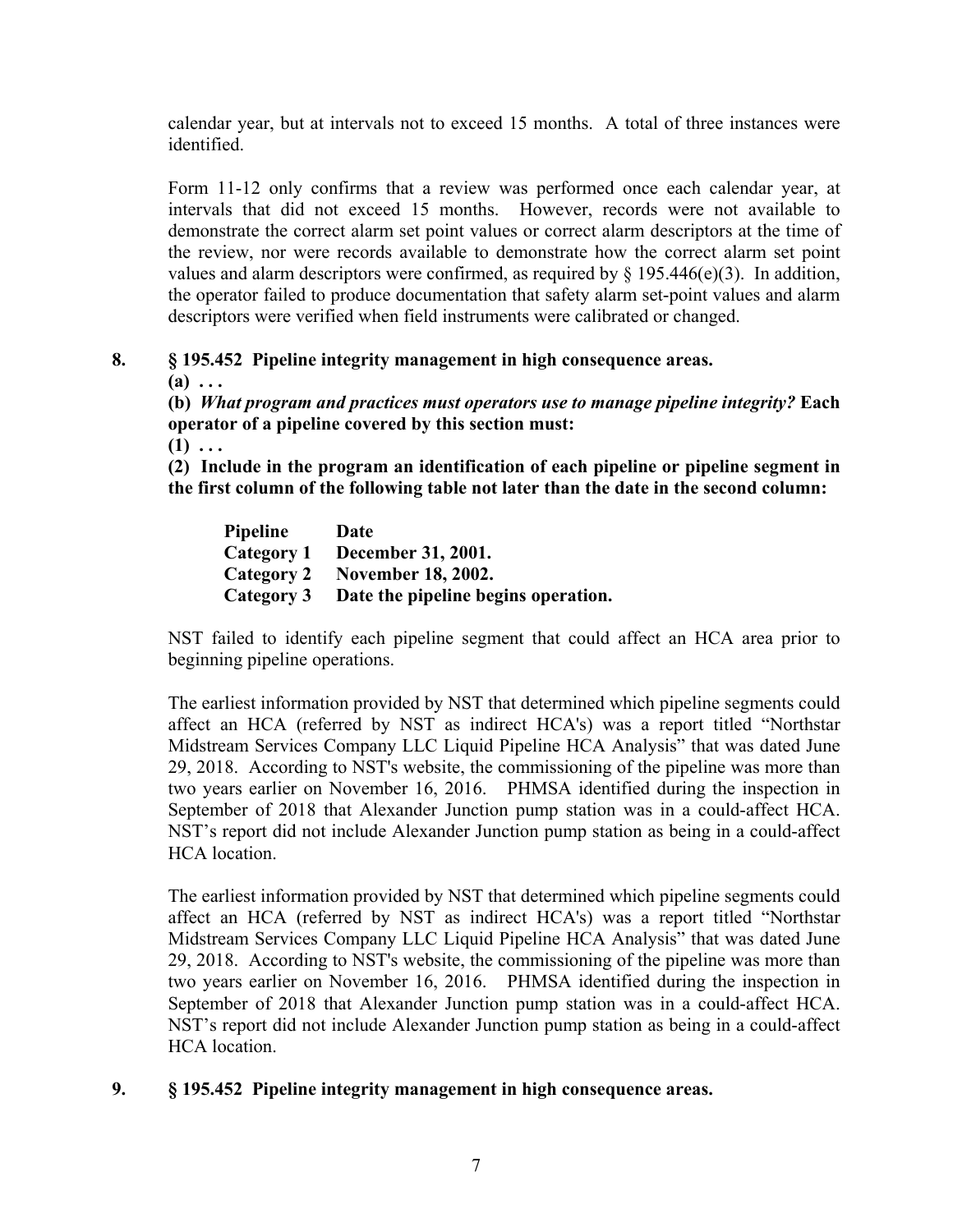**(a) . . .** 

**(g)** *What is an information analysis?* **In periodically evaluating the integrity of each pipeline segment (paragraph (j) of this section), an operator must analyze all available information about the integrity of the entire pipeline and the consequences of a failure. This information includes:** 

 $(1) \ldots$ 

 $\overline{a}$ 

**(3) Data gathered in conjunction with other inspections, tests, surveillance and patrols required by this Part, including, corrosion control monitoring and cathodic protection surveys;a** 

NST failed to analyze all available information about the integrity of the entire pipeline and the consequences of a failure.

NST did not have an information analysis, also referred to as risk analysis or risk model, between November 16, 2016 and September 2018. NST completed its risk analysis on September 17, 2018. A risk model for analysis relevant to the baseline assessment did not exist.

During the inspection PHMSA determined that the risk model had not been updated with all available information, such as third-party digs near the asset, changes in land use, geotechnical hazards, corrosion data, etc

Information that could change the reassessment interval had not been integrated into the risk model at the time of inspection. Areas that need to be incorporated into the risk model that is actual datum and available to the operator including, but are not limited to, thirdparty digs near the asset, changes in land use, geotechnical hazards, and corrosion control data. The risk model was reviewed and did not incorporate the following identified corrosion datum:

- 1. A CP system was designed. Proposal/Design dated 4/4/2016;
- 2. Two CP systems were installed, MATCOR installed Final GB installed on 4/3/2017;
- 3. A Native Survey was performed before any of the CP systems were energized. Surveyed this line between 06/09/2017 to 06/11/2017;
- 4. The CP systems were energized shortly after the Native Survey was performed.
- 5. A polarized potential test point survey was performed. Annual Survey finished on 11/2/2017; and
- 6. Rectifier Survey finished on 5/16/2018.

PHMSA identified the pump station located at Alexander Junction or Dore Junction (due to being in Dore County) at the time of the inspection as being in a no flow operating condition. The operator confirmed verbally that this operating condition had been in place for an extended period. However, the risk analysis or risk model did not consider the elevated threat of internal corrosion due to no or low flow operating conditions.

<sup>&</sup>lt;sup>a</sup> The regulation was amended after the inspection. The regulation language contained herein was in force at the time of the inspection.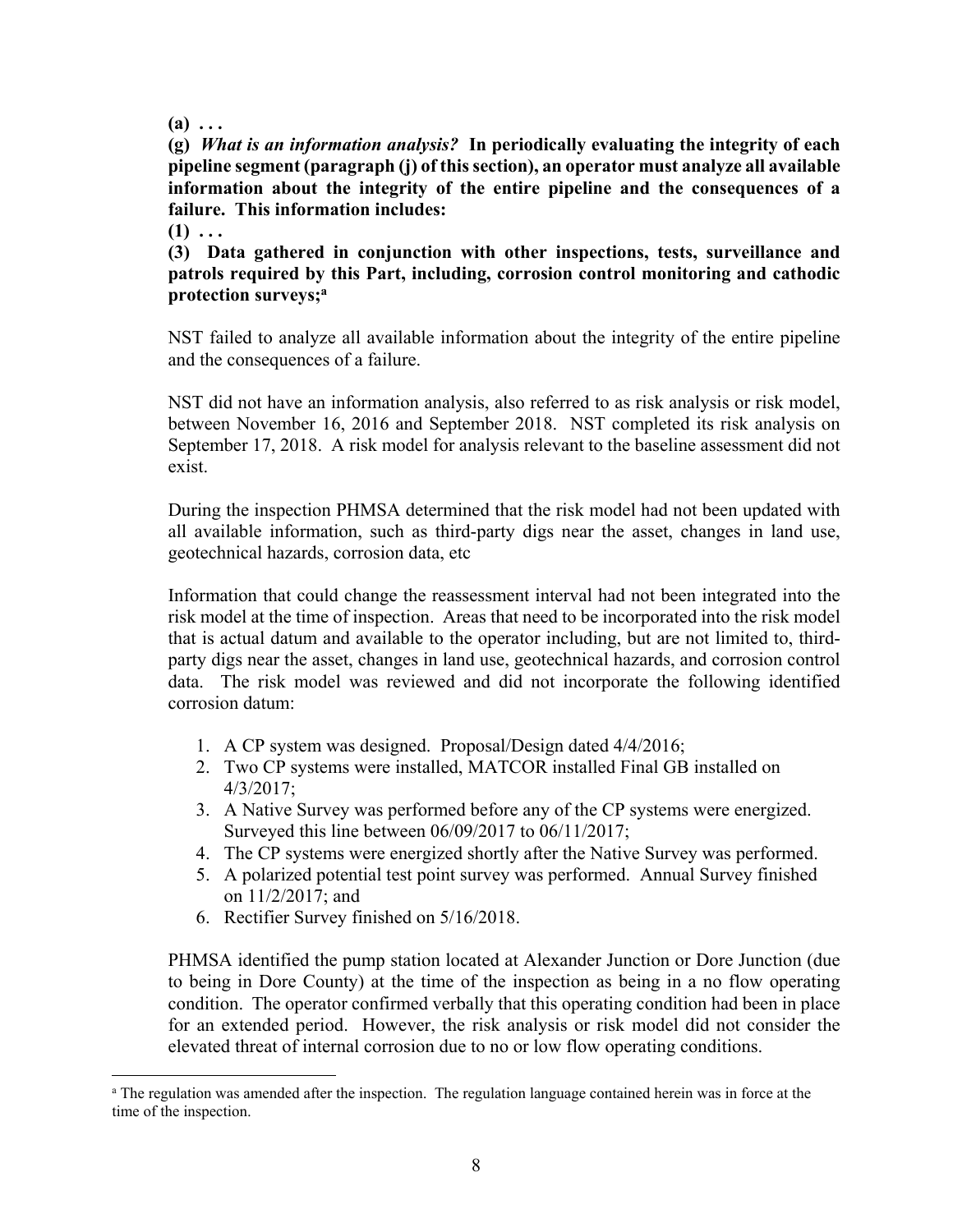**10. § 195.452 Pipeline integrity management in high consequence areas.** 

**(a) . . .** 

**(i)** *What preventive and mitigative measures must an operator take to protect the high consequence area?***—(1) . . .** 

**(3)** *Leak detection***. An operator must have a means to detect leaks on its pipeline system. An operator must evaluate the capability of its leak detection means and modify, as necessary, to protect the high consequence area. An operator's evaluation must, at least, consider, the following factors-length and size of the pipeline, type of product carried, the pipeline's proximity to the high consequence area, the swiftness of leak detection, location of nearest response personnel, leak history, and risk assessment results.** 

NST failed to adequately include a means to evaluate the capability of its leak detection in its Integrity Management Program (IMP) between November 16, 2017 and September 10, 2018. The operator used the original hydrotest as the integrity program baseline assessment. A hydro test is not a monitoring system as required by the regulation. Specifically, Section 7.5 – Leak Detection Capability was modified in NST's IMP as of September 10, 2018. The Annual Evaluation Report of the IMP dated March 31, 2018 identified the need for this correction.

## **11. § 195.452 Pipeline integrity management in high consequence areas.**

**(a) . . .** 

**(l)** *What records must an operator keep to demonstrate compliance?* **(1) An operator must maintain, for the useful life of the pipeline, records that demonstrate compliance with the requirements of this subpart. At a minimum, an operator must maintain the following records for review during an inspection:** 

**(i) . . .** 

**(ii) Documents to support the decisions and analyses, including any modifications, justifications, deviations and determinations made, variances, and actions taken, to implement and evaluate each element of the integrity management program listed in paragraph (f) of this section.** 

NST failed to document decisions and analyses, including any modifications, justifications, deviations and determinations made, variances, and actions taken, to implement and evaluate each element of the integrity management program listed in paragraph (f) of §192.452. Specifically, NST could not provide documentation indicating why NST did not perform a close interval survey (CIS), in calendar years 2017 and 2018. Cathodic protection was installed and energized on June 23, 2017. In reports to NST for 2017 and 2018, a third-party consultant recommended a CIS be performed. Yet, NST has not conducted a CIS or documented justifications or decisions for performance failure cause.

## **12. § 195.573 What must I do to monitor external corrosion control?**

**(a) . . .** 

**(c)** *Rectifiers and other devices***. You must electrically check for proper performance each device in the first column at the frequency stated in the second column.**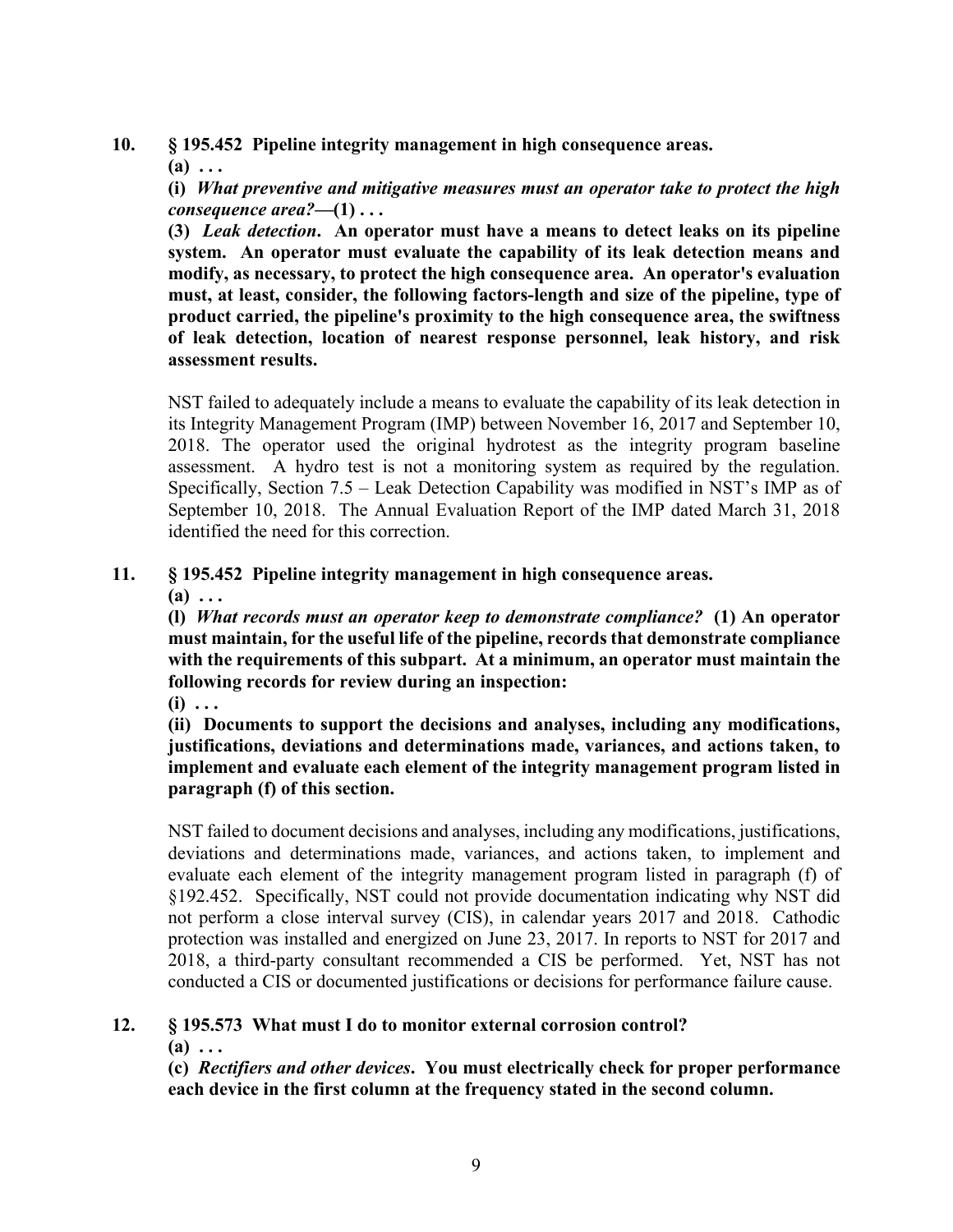| <b>Device</b>                                                                | <b>Check frequency</b>                                                                    |  |  |
|------------------------------------------------------------------------------|-------------------------------------------------------------------------------------------|--|--|
| Rectifier                                                                    |                                                                                           |  |  |
|                                                                              | At least six times each calendar year,<br>but with intervals not exceeding $2\frac{1}{2}$ |  |  |
| <b>Reverse current switch</b>                                                | months.                                                                                   |  |  |
| <b>Diode</b>                                                                 |                                                                                           |  |  |
| Interference bond whose failure<br>would jeopardize structural<br>protection |                                                                                           |  |  |
| Other interference bond                                                      | At least once each calendar year, but<br>with intervals not exceeding 15<br>months.       |  |  |

NST failed to electrically check rectifiers for proper performance at least six times each calendar year, but with intervals not to exceed 2.5 months. The cathodic protection system was energized on June 23, 2017. As identified during the inspection of NST records, all rectifiers known to PHMSA during the inspection (three locations) were missing three inspection cycles:

|                  | <b>Report</b>     | <b>Missing</b> | <b>Report</b> | <b>Missing</b> | <b>Missing</b> | <b>Report</b> |
|------------------|-------------------|----------------|---------------|----------------|----------------|---------------|
|                  | <b>Inspection</b> |                | Inspection    |                |                | Inspection    |
| Rectifier        | Date              |                | Date          |                |                | Date          |
| <b>Alexander</b> |                   |                |               |                |                |               |
| <b>Terminal</b>  | 6/23/2017         | 9/6/2017       | 10/27/2017    | 1/10/2018      | 3/26/2018      | 4/24/2018     |
| Yellow           |                   |                |               |                |                |               |
| <b>Stone</b>     |                   |                |               |                |                |               |
| <b>Block</b>     |                   |                |               |                |                |               |
| Valve            | 6/23/2017         | 9/6/2017       | 10/27/2017    | 1/10/2018      | 3/26/2018      | 4/24/2018     |
| <b>Fairview</b>  |                   |                |               |                |                |               |
| Rail             |                   |                |               |                |                |               |
| <b>Terminal</b>  | 6/23/2017         | 9/6/2017       | 10/27/2017    | 1/10/2018      | 3/26/2018      | 4/24/2018     |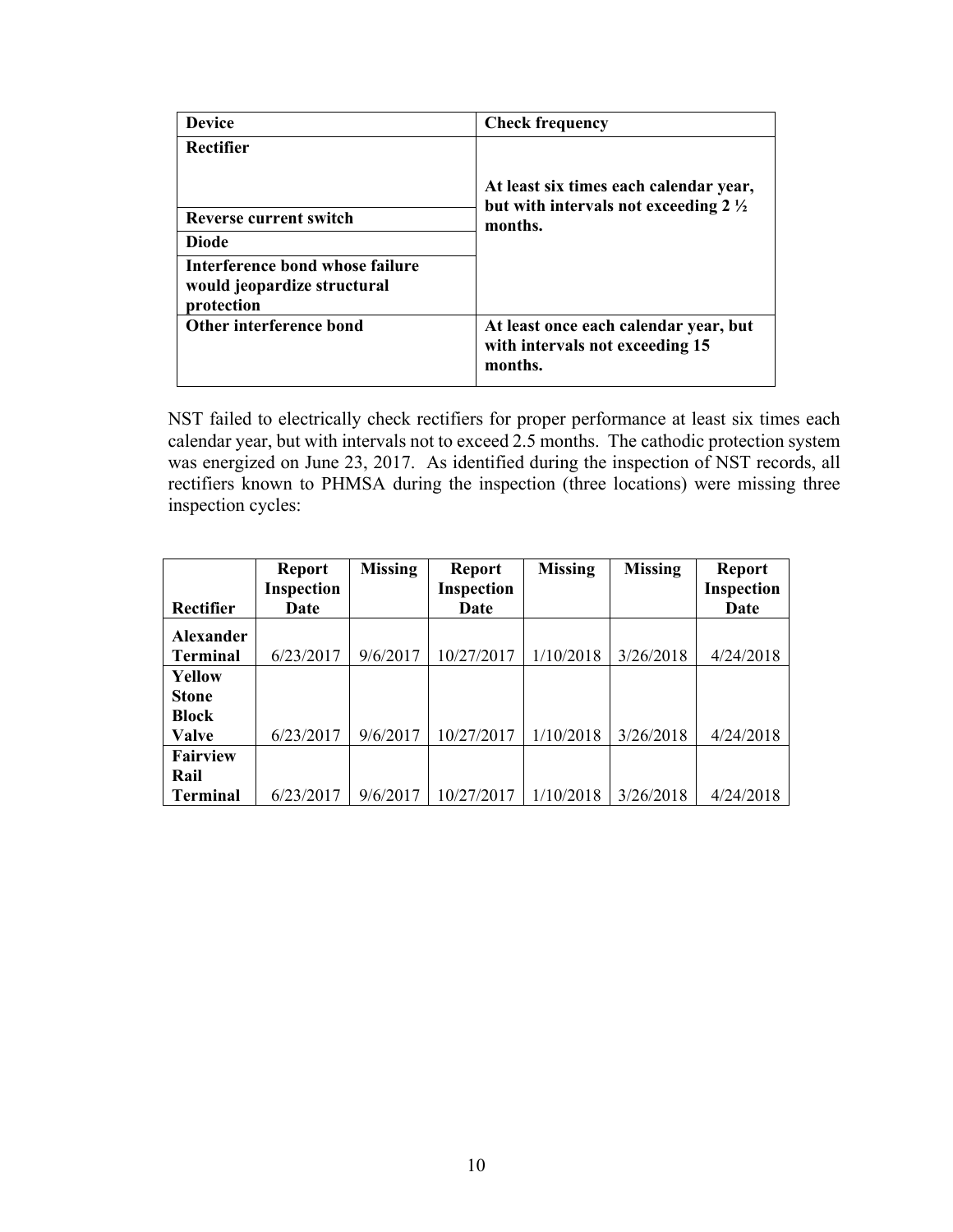#### Proposed Civil Penalty

Under 49 U.S.C. § 60122 and 49 CFR § 190.223, NorthStar Holdco Energy, LLC is subject to a civil penalty not to exceed \$222,504 per violation per day the violation persists, up to a maximum of \$2,225,034 for a related series of violations. For violation occurring on or after July 31, 2019 and before January 11, 2021, the maximum penalty may not exceed \$218,647 per violation per day the violation persists, up to a maximum of \$2,186,465 for a related series of violations. For violation occurring on or after November 27, 2018 and before July 31, 2019, the maximum penalty may not exceed \$213,268 per violation per day, with a maximum penalty not to exceed \$2,132,679. For violation occurring on or after November 2, 2015 and before November 27, 2018, the maximum penalty may not exceed \$209,002 per violation per day, with a maximum penalty not to exceed \$2,090,022. We have reviewed the circumstances and supporting documentation involved for the above probable violation(s) and recommend that you be preliminarily assessed a civil penalty of \$687,100 as follows:

| <b>PENALTY</b> |
|----------------|
| \$85,300       |
| \$70,100       |
| \$87,700       |
| \$190,500      |
| \$58,400       |
| \$54,900       |
| \$46,600       |
| \$93,600       |
|                |

## Warning Items

With respect to Items 4, 9, 10, and 11, we have reviewed the circumstances and supporting documents involved in this case and have decided not to conduct additional enforcement action or penalty assessment proceedings at this time. We advise you to promptly correct these items. Failure to do so may result in additional enforcement action.

## Proposed Compliance Order

With respect to items 1, 2, 3, 5, 6, and 7, pursuant to 49 U.S.C. § 60118, the Pipeline and Hazardous Materials Safety Administration proposes to issue a Compliance Order to NorthStar Holdco Energy, LLC. Please refer to the *Proposed Compliance Order*, which is enclosed and made a part of this Notice.

#### Response to this Notice

Enclosed, as part of this Notice, is a document entitled *Response Options for Pipeline Operators in Enforcement Proceedings*. Please refer to this document and note the response options. All material you submit in response to this enforcement action may be made publicly available. If you believe that any portion of your responsive material qualifies for confidential treatment under 5 U.S.C. 552(b), along with the complete original document you must provide a second copy of the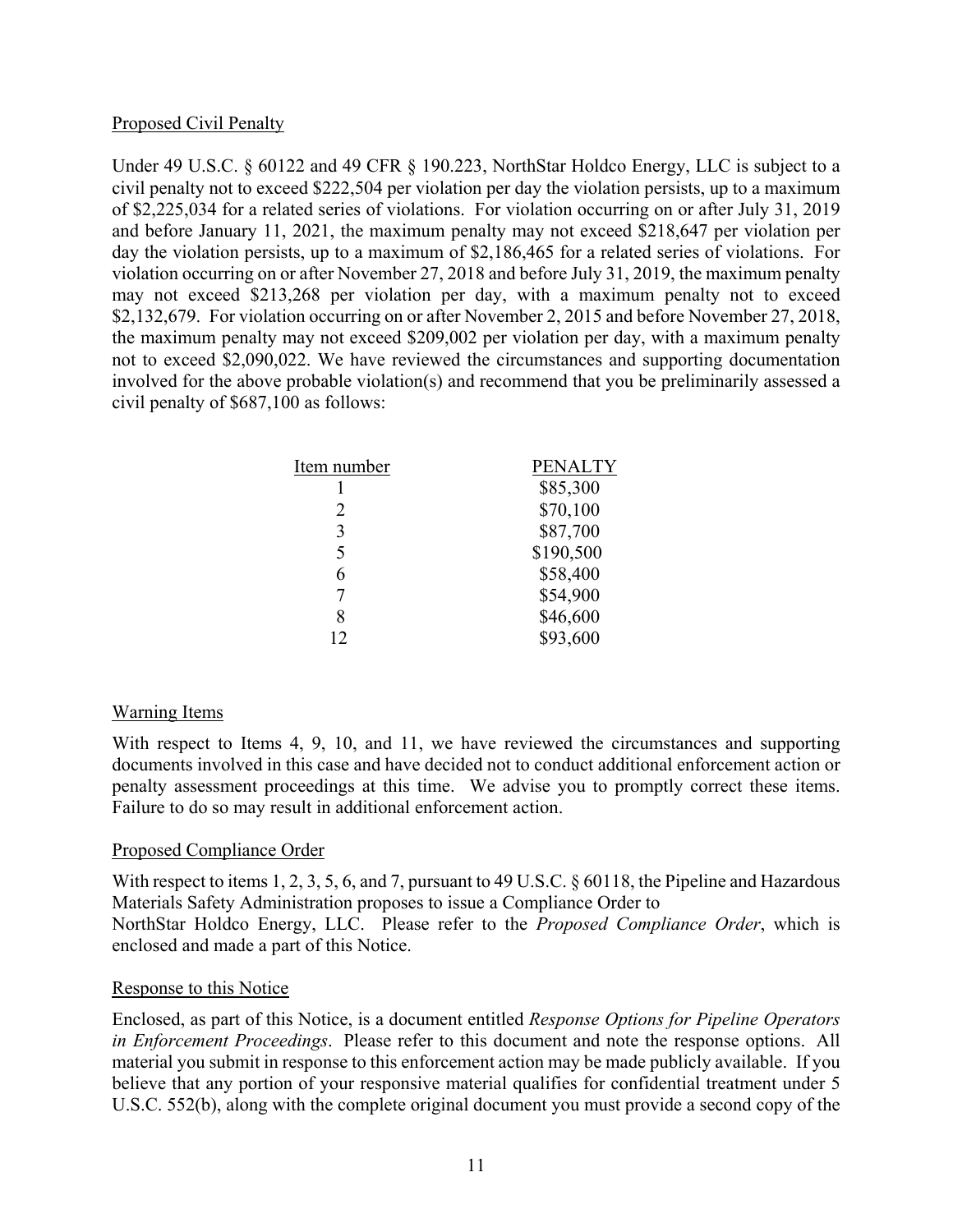document with the portions you believe qualify for confidential treatment redacted and an explanation of why you believe the redacted information qualifies for confidential treatment under 5 U.S.C. 552(b).

Following the receipt of this Notice, you have 30 days to submit written comments, or request a hearing under 49 CFR § 190.211. If you do not respond within 30 days of receipt of this Notice, this constitutes a waiver of your right to contest the allegations in this Notice and authorizes the Associate Administrator for Pipeline Safety to find facts as alleged in this Notice without further notice to you and to issue a Final Order. If you are responding to this Notice, we propose that you submit your correspondence to my office within 30 days from receipt of this Notice. This period may be extended by written request for good cause.

In your correspondence on this matter, please refer to **CPF 3-2021-052-NOPV** and, for each document you submit, please provide a copy in electronic format whenever possible.

Sincerely,

Gregory A. Ochs Director, Central Region, Office of Pipeline Safety Pipeline and Hazardous Materials Safety Administration

Enclosures: *Proposed Compliance Order Response Options for Pipeline Operators in Enforcement Proceedings* 

Tara Chadwick - tchadwick@northstarmidstream.com Pablo Bautista - phautista@northstarmidstream.com cc: Tara Chadwick – <u>[tchadwick@northstarmidstream.com](mailto:tchadwick@northstarmidstream.com)</u><br>Pablo Bautista – <u>[pbautista@northstarmidstream.com](mailto:pbautista@northstarmidstream.com)</u><br>12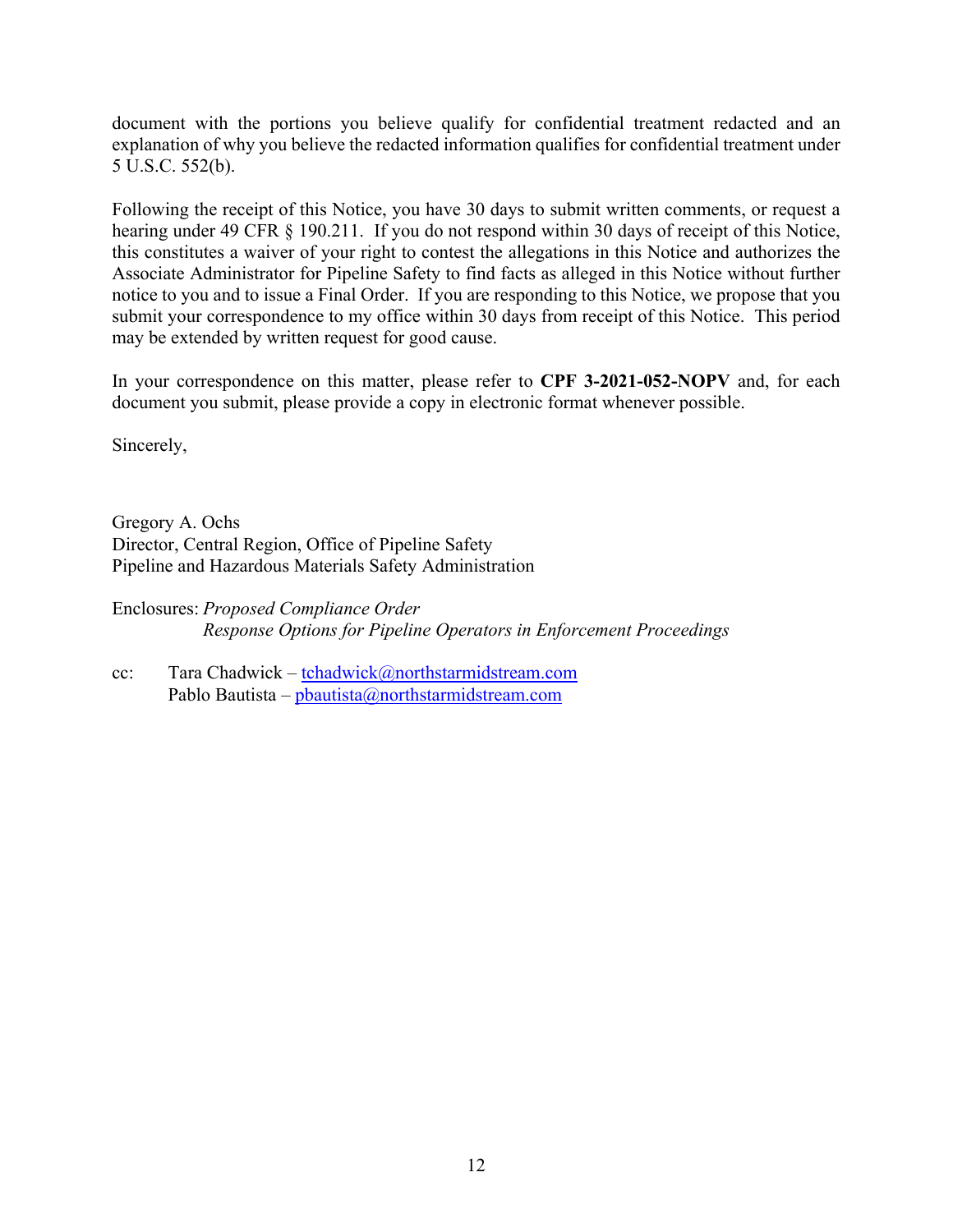## **PROPOSED COMPLIANCE ORDER**

Pursuant to 49 United States Code § 60118, the Pipeline and Hazardous Materials Safety Administration (PHMSA) proposes to issue to Northstar Midstream a Compliance Order incorporating the following remedial requirements to ensure the compliance of Northstar Midstream with the pipeline safety regulations:

- must be submitted to the Director, Central Region within 30 days of the final order. 1. In regard to Item Number 1 of the Notice pertaining to safety devices, the operator must test each safety device under conditions approximating actual operations to ensure they are functioning as designed. A schedule for testing of safety devices Completion of this testing shall not exceed 6 months from the issuance of the final order.
- 2. In regard to Item Number 2 and 3 of the Notice pertaining to pipeline being operated at a pressure that exceeded 80% of the test pressure and pipeline exceeding 110% of MOP during surges or other variations from normal operations, the operator must conduct tests, or inspection activities, to confirm that each pipe segment where pressure was exceeded, the pipe integrity has not been compromised and must provide adequate controls and protective equipment to control the pressure within affected segments. This shall include launchers and receivers and associated piping to establish MOP. A new surge analysis to match the configuration of the pipeline shall be completed as part of this action. A plan and associated schedule for completion of activities to confirm pipeline integrity and that adequate controls are performing as designed must be submitted to the Director, Central Region within 30 days of the final order. Completion of the submitted plan shall not exceed 6 months from the issuance of the final order.
- 3. In regard to Item Number 5 of the Notice pertaining to overpressure safety devices, the operator must inspect and test all applicable devices to determine and document that they are functioning properly, are in good mechanical condition, and are adequate from the standpoint of capacity and reliability of operation. A schedule for testing of overpressure safety devices must be submitted to the Director, Central Region within 30 days of the final order. Completion of this testing shall not exceed 6 months from the issuance of the final order.
- 4. In regard to Item Number 6 and 7 of the Notice pertaining to point-to-point verification between SCADA displays and related field equipment or field equipment calibration, and verification of correct safety-related alarm set point values and alarm descriptors, the operator must conduct verification to confirm that each safety related alarm set-point value identified in the field is in agreement with the SCADA system and associated display values. A schedule for completion of these actions must be submitted to the Director, Central Region within 30 days of the final order. Documentation that indicates calibration ranges, alarm set-point values, checking through SCADA displays that are position sensitive, and comments associated with reconciliation shall be submitted to the Director, Central Region. Completion of this test shall not exceed 6 months from the issuance of the final order.